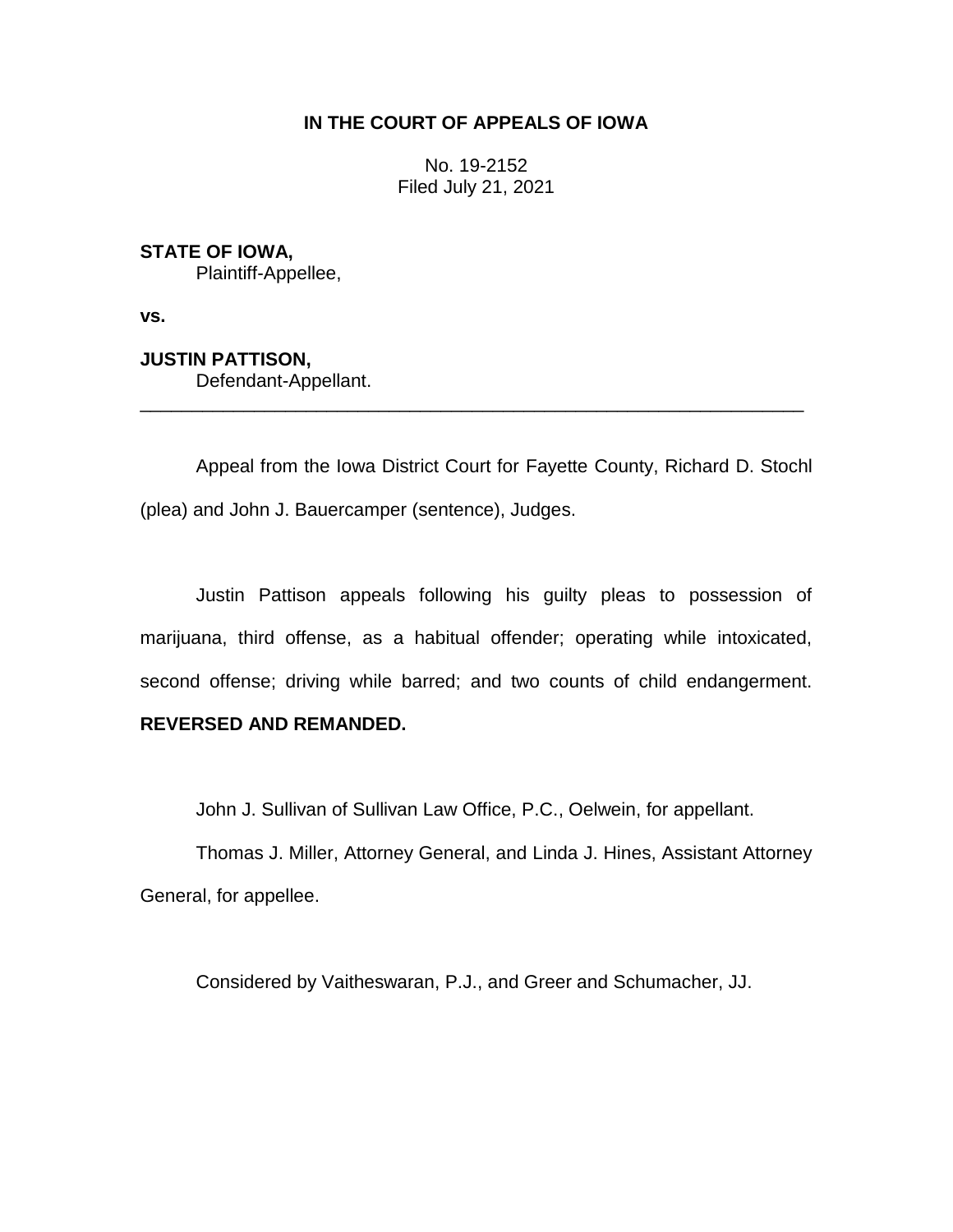#### **VAITHESWARAN, Judge.**

 $\overline{a}$ 

Justin Pattison pled guilty to possession of marijuana, third or subsequent offense, as a habitual offender, a class "D" felony. *See* Iowa Code § 124.401(5) (2019). He later entered written guilty pleas to several other offenses.<sup>1</sup> Pattison appealed following imposition of sentence.

On appeal, Pattison contends "the district court failed to substantially comply with the Iowa Rules of Criminal Procedure 2.8(2)(b) and (d) regarding [his] guilty plea to the" possession charge, "rendering [his] guilty plea as unknowing, involuntary and without a factual basis." The State preliminarily responds that "Pattison has not established good cause to appeal his guilty plea." We will begin with the State's response.

Effective July 1, 2019, a defendant has a right to appeal from a final judgment of sentence, except under several specified circumstances, including "[a] conviction where the defendant has pled guilty." *Id*. § 814.6(1)(a)(3). The provision "does not apply to . . . a case where the defendant establishes good cause." *Id*. Pattison's pleas and sentencing took place after the effective date of the statute. *See State v*. *Boldon*, 954 N.W.2d 62, 68 (Iowa 2021) (stating the new statute applies to cases where the judgment was entered on or after July 1, 2019).

<sup>&</sup>lt;sup>1</sup> The written plea was filed two months after the quilty plea proceeding involving the possession charge. However, an "order following guilty plea" filed on the day of the plea proceeding involving the possession charge indicated Pattison entered a plea to the other crimes as well. The transcript of the plea proceeding reflects an intent to enter pleas to those offenses, but no formal entry of pleas to the other crimes on that date.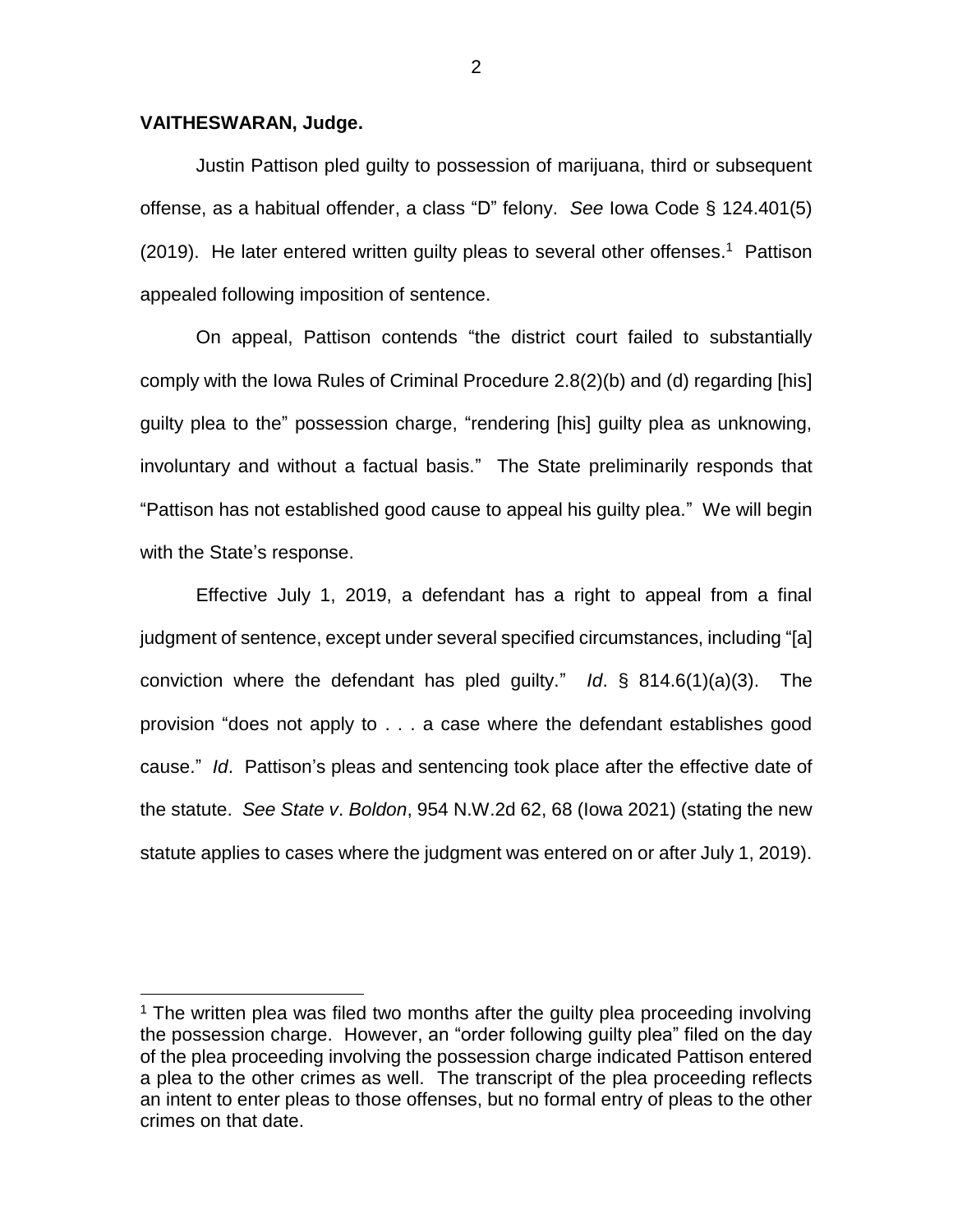Iowa Rule of Criminal Procedure 2.8(2)(d) requires a court to "inform the defendant that any challenges to a plea of guilty based on alleged defects in the plea proceedings must be raised in a motion in arrest of judgment." Rule 2.24(3)(a) states, "A defendant's failure to challenge the adequacy of a guilty plea proceeding by motion in arrest of judgment shall preclude the defendant's right to assert such challenge on appeal." The State concedes the district court "fail[ed] to inform Pattison, pursuant to Iowa Rule of Criminal Procedure 2.8(2)(d), of the need for and requirements of filing a timely motion in arrest of judgment."

The State's argument in support of circumventing this omission is as follows: "By mostly foreclosing a defendant's right to appeal from a guilty plea, the legislature rendered moot the portion of Iowa Rule of Criminal Procedure 2.24(3)(a) providing a 'defendant's failure to challenge the adequacy of a guilty plea proceeding by motion in arrest of judgment shall preclude the defendant's right to assert such challenge on appeal,'" and "[t]herefore, the district court's failure to inform Pattison of the requirements for filing a motion in arrest of judgment was inconsequential." We believe *State v. Treptow*, 954 N.W.2d 62, 69 (Iowa 2021), decided after the State's briefing, forecloses that argument. There, the court stated, "[W]e have recognized a defendant may challenge his guilty plea on appeal despite not filing a motion in arrest of judgment where the district court failed to adequately advise the defendant of the consequences of not filing a motion in arrest of judgment." *Treptow*, 954 N.W.2d at 69. Pattison was not apprised of his right to file a motion in arrest of judgment or the consequences of

3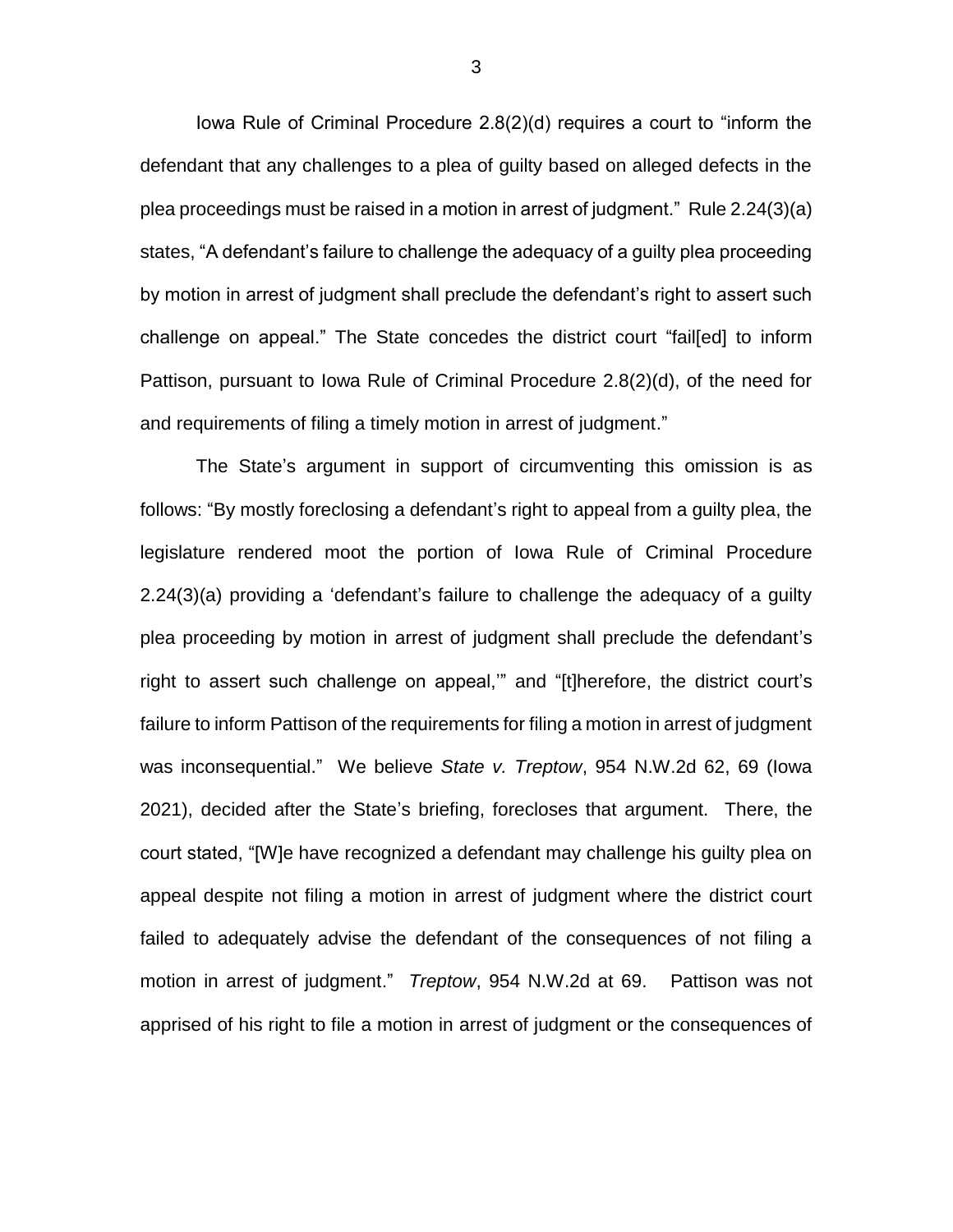failing to file such a motion.  $2$  Accordingly, he had good cause to appeal. We proceed to the merits.

Rule 2.8(2)(b)(2) requires a district court to inform a defendant of "[t]he mandatory minimum punishment, if any, and the maximum possible punishment provided by the statute defining the offense to which the plea is offered." *See Doss v*. *State*, \_\_\_ N.W.2d \_\_\_, \_\_\_, 2021 WL 2618144, at \*4 (Iowa 2021). Surcharges are punitive in nature and must be disclosed under rule 2.8(2)(b)(2). *State v*. *Fisher*, 877 N.W.2d 676, 686 (Iowa 2016); *see also State v*. *Weitzel*, 905 N.W.2d 397, 407 (Iowa 2017) ("Surcharges are a form of punishment."); *State v*. *Draper*, No. 16-0336, 2017 WL 2181217, at \*3 (Iowa Ct. App. May 17, 2017) ("A defendant pleading guilty has a right to be informed of surcharges levied on fines.").

The district court informed Pattison, "Because it's a drug offense, *it would also carry with it law enforcement initiative surcharge*, \$10.00 DARE fee." 3 (Emphasis added.) The general reference to the surcharge without a specification of the \$125 amount failed to comport with rule 2.8(2)(b)(2). *See Weitzel*, 905 N.W.2d at 408 ("The purpose of informing a defendant and determining whether he or she understands the penal consequences to pleading guilty is to ensure he or she makes the plea voluntarily and intelligently. Since the maximum possible

 $\overline{a}$ 

 $2$  The district court's "order following guilty plea" stated, "The Defendant was informed of the right to challenge the entry of the plea of guilty by filing a Motion in<br>Arrest of Judgment." The transcript of the plea proceeding involving the The transcript of the plea proceeding involving the possession count does not reflect this advice.

<sup>&</sup>lt;sup>3</sup> lowa Code section 911.3 required the imposition of "a law enforcement initiative surcharge of one hundred twenty-five dollars if an adjudication of guilt or a deferred judgment [was] entered for a criminal violation under . . . Chapter 124." That provision was repealed by 2020 Acts chapter 1074, section 22, effective July 15, 2020.